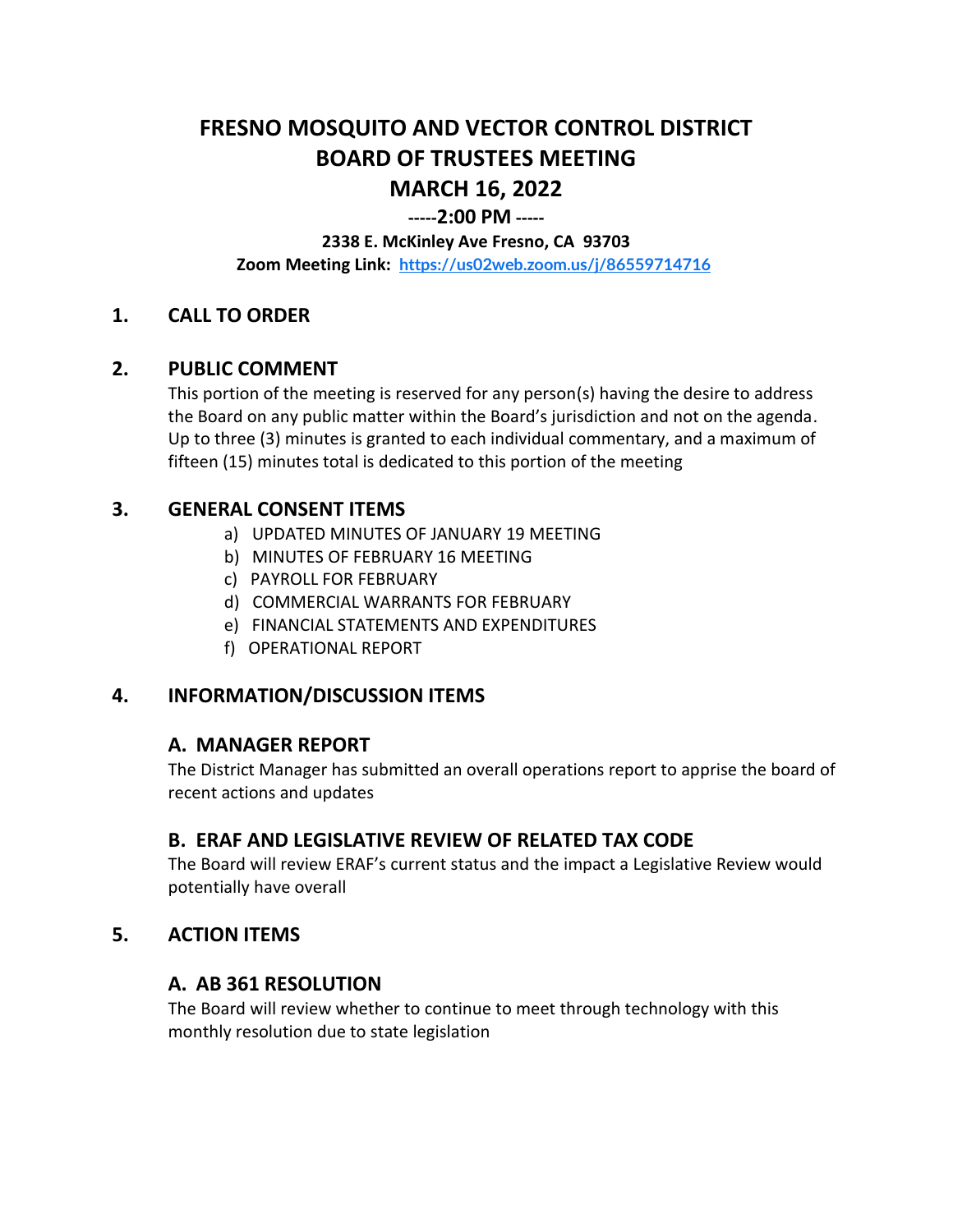### **B. APPROVAL OF AERIAL MAPPING**

The Board will act on a request for the District's annual aerial photography and mapping

### **C. MINIMUM WAGE INCREASE**

The Board will be presented information about changes to the state's minimum wage and its impact on seasonal payroll

### **D. CREDIT CARD VENDOR CHANGE**

The Board will act on a potential changing of credit card companies

## **E. REQUEST FOR PROPOSAL (RFP) REVIEW FOR PROPERTY APPRAISAL**

The Board will review RFPs received and act on an appraiser for District property

### **F. CSDA BOARD "SEAT B" APPROVAL**

The Board will review the possibility of the District Manager serving on the CSDA Board

### **6. STAFF REPORTS AND QUESTIONS**

### **7. TRUSTEE REPORTS AND QUESTIONS**

### **8. REQUEST FOR FUTURE AGENDA ITEMS**

### **9. CLOSED SESSION**

### **A. CONFERENCE WITH REAL PROPERTY NEGOTIATORS**

Government Code Section 54956.8 Property: 2338 E. McKinley Avenue Fresno, CA 93703 Agency Negotiators: Dale Bacigalupi and Ryan McNeil

### **B. CONFERENCE WITH LABOR NEGOTIATORS**

Government Code Section 54957.6 Agency Designated Representative: Board of Trustees, District Counsel Unrepresented employee: District Manager

### **10. ADJOURNMENT**

Regular meetings of the Board occur on the third Wednesday of each month at 2:00 pm, unless otherwise voted upon and changed at a previous Board meeting in open session.